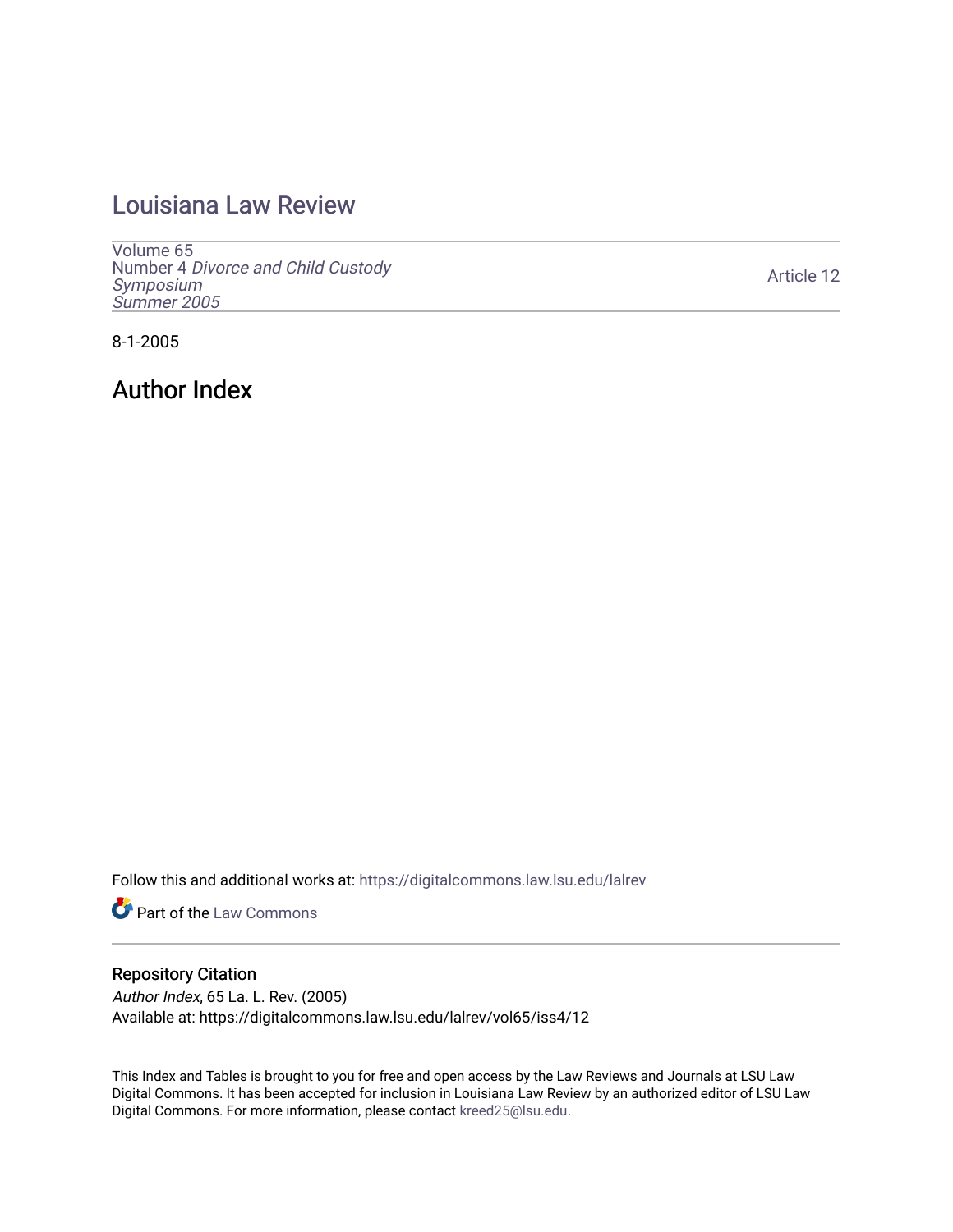# **AUTHOR INDEX Volume 65**

#### **ALGERO, MARY GARVEY**

The Sources of Law and the Value of Precedent: **A** Comparative and Empirical Study of a Civil Law State in a Common Law Nation, Vol. **65, p. 775** 

# **BAILER, PAUL R.**

On Being Knighted **by** the Louisiana BarFoundation: Distinguished Professor 2004, Vol. **65, p. 1159** 

# **BALHOFF, MARY BETH**

*Corbellov. Iowa Production*and the Implications of Restoration Damages in Louisiana: Drilling Holes in Deep Pockets for Thirty-Three Million Dollars, Vol. 65, p. 271

#### **BARNES, WAYNE R.**

Contemplating a Civil Law Paradigm for a Future<br>International Commercial Code, Vol. 65, p. 677

#### **BRINIG, MARGARET F.**

Does Parental Autonomy Require Equal Custody at Divorce?, Vol. **65, p.** 1345

#### BROYLES, PATRICK **N.**

Intercontinental Identity: The Right to the Identity in the Louisiana Civil Code, Vol. 65, **p. 823** 

#### BYRD, SAYWARD

Civil Rights and the "Twinkie" Tax: The 900- Pound Gorilla in the War on Obesity, Vol. 65, p. 303

# **CANCIENNE, MICHAEL A.**

*Smith v. LASERS:* The Louisiana Supreme Court Adjusts a Legislative Miscalculation, Vol. **65, p. 881** 

**CANGELOSI,LAUREN**  Lost Causes, Vol. 65, **p. 1125** 

# **CARBONE, JUNE**

The Legal Definition of Parenthood: Uncertainty at the Core of Family Identity, Vol. **65, p. 1295** 

# **CHAMBLEE,** L. **ELIZABETH**

Unsettling Efficiency: When Non-Class Aggregation of Mass Torts Creates Second-Class Settlements, Vol. **65, p. 157** 

#### **CHAUVIN, CHRISTOPHER L.**

*Atkins v. Virginia:* How Flawed Conclusions Convert Good Intentions Into Bad Law, Vol. **65, p.** 473

#### **CIOLINO, DANE S.**

Lawyer Ethics Reform in Perspective: **A** Look at the Louisiana Rules of Professional Conduct Before and After Ethics 2000, Vol. 65, p. 535

#### **COSTONIS, JOHN J.**

*Avenal v. State:* Takings and Damagings in Louisiana, Vol. **65, p. 1015** 

#### DECKER, **JOHN** F.

The Varying Parameters of Obstruction of Justice in American Criminal Law, Vol. **65, p.**  49

# **DeSHAZO, MICHAEL L.**

Freethought Society of Greater Philadelphia v. *Chester County:* The Desirability of a *De Minimis* Exception to the Supreme Court's Establishment Clause Jurisprudence, Vol. **65, p. 507** 

**DUFF, R. A.**  Criminalizing Endangerment, Vol. **65, p.** 941

# **DUFF, R. A.**

Criminalizing Endangerment: **A** Response to Marcelo Ferrante's Comment, Vol. 65, **p. 983** 

#### **ESCUDIER, JEAN-PAUL A.**

Root, Root, Root for the Home Team: Is the **FANS** Act of 2001 Really Good for Baseball Fans? Vol. 65, **p. 387** 

#### FERRANTE, **MARCELO**

Criminalizing Endangerment-A Comment, Vol. 65, **p. 967** 

#### **GAMACHE, SUSAN**

Collaborative Practice: **A** New Opportunity to Address Children's Best Interest in Divorce, Vol. **65, p.** 1455

# **GREEN, KATHERINE KRUPA**

**A** Reason to Discriminate: Curtailing the Use of Title VII Analysis in Claims Arising Under the **p.** 1 1 **ADEA,** Vol. **65,** <sup>4</sup>